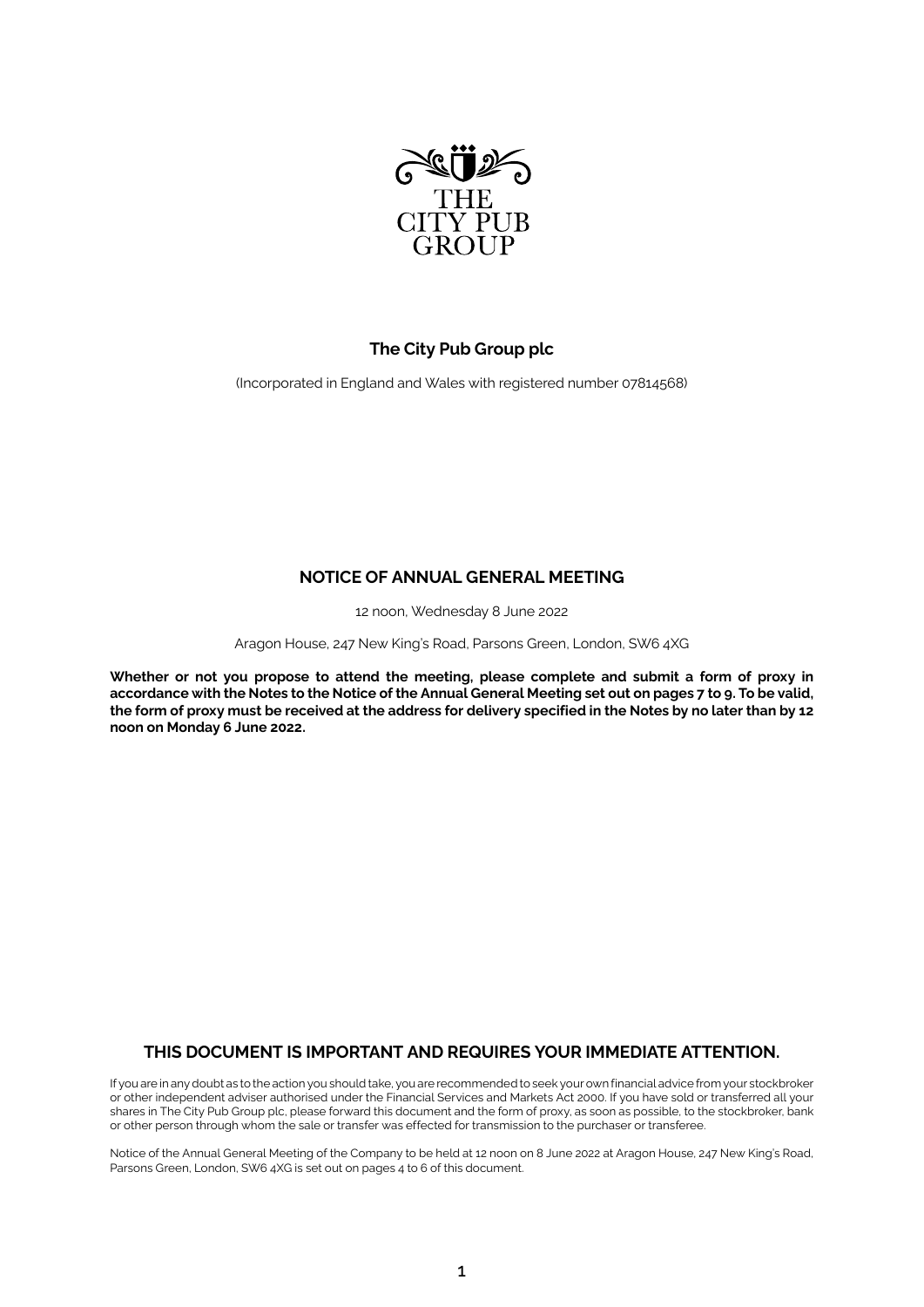# **The City Pub Group plc**

#### *(Incorporated in England and Wales with registered number 07814568)*

### **Directors: Registered Office:**

Clive Watson (Executive Chairman) Toby Smith (Chief Operating Officer) Holly Elliott (Chief Financial Officer) Rupert Clark (Managing Director) Emma Fox (Independent Non-Executive Director) Richard Prickett (Independent Non-Executive Director) Neil Griffiths (Independent Non-Executive Director)

Essel House 2nd Floor, 29 Foley Street London W1W 7TH

16 May 2022 Dear Shareholder

# **NOTICE OF ANNUAL GENERAL MEETING**

The 2022 Annual General Meeting (**"AGM"**) of The City Pub Group plc (the **"Company"**) is to be held at Aragon House, 247 New King's Road, Parsons Green, London, SW6 4XG on Wednesday 8 June 2022 at 12 noon. The notice of the AGM is set out below and contains details of the business to be considered at the AGM. The purpose of this letter is to explain that business to you and to provide you with further information regarding the arrangements for the AGM this year.

#### **In person meeting**

The board was disappointed not to be able to welcome all shareholders, directors and advisers to the 2021 annual general meeting in person due to the coronavirus pandemic and the associated risks to the health and safety of shareholders. As a result of the UK Government lifting all Covid-19 restrictions in England as of 1 April 2022, the board is pleased to be able to offer shareholders an in-person AGM this year.

If you will not be able to attend the meeting in person, shareholders are encouraged to ensure that they make their views known on the proposed resolutions by using their ability to vote by proxy. Further details of the appointment of a proxy are set out in paragraphs 3-12 of the notes to the Notice of the AGM.

Should you have a question in relation to any of the resolutions to be proposed at the AGM, the Annual Financial Statements or the business of the Company, please email your question to **[citypubs@instinctif.com](http://citypubs@instinctif.com)** by 12 noon on 6 June 2022 with 'AGM Question' in the e-mail subject line. Questions will be grouped into themes and addressed on our website as soon as practicable following the AGM.

# **Notice of AGM**

The Notice, and in particular the explanatory notes appended to the Notice, contain a detailed explanation of each of the resolutions.

Broadly the resolutions being proposed include resolutions to receive the audited consolidated annual financial statements of The City Pub Group plc together with the directors and auditors reports thereon for the financial period ended 26 December 2021, to receive the directors remuneration report, to reappoint the directors of the Company, to reappoint the auditors and authorise the directors to fix the auditor's remuneration, to grant authority to the directors to allot shares in the Company, to disapply pre-emption rights in respect of certain allotments of shares for cash, subject to certain limits and restrictions and to authorise the Company to purchase its own shares on market.

The resolutions do not contain recommendation of payment of a dividend. It is however the Company's intention to recommence dividends in September 2022 with the Interim Results.

The Annual Financial Statements are enclosed with this Notice of Annual General Meeting.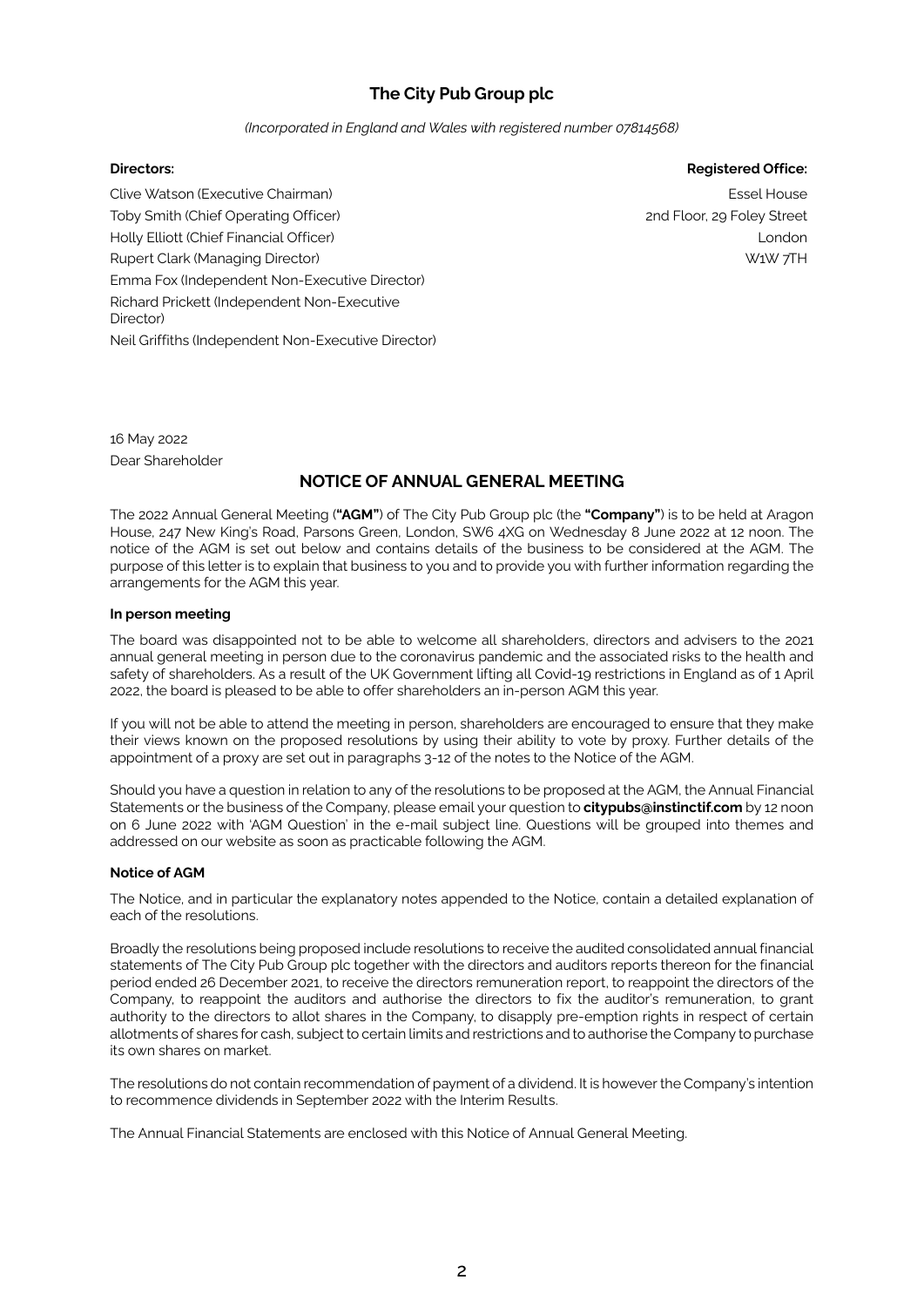# **Action to be taken**

Whether or not you propose to attend the AGM, please complete and return the enclosed form of proxy. A form of proxy for use by Shareholders in connection with the AGM is enclosed with this letter. You are asked to complete and return it to the Company's registrars, Equiniti Limited, FREEPOST RTHJ-CLLL-KBKU, Aspect House, Spencer Road, Lancing, West Sussex BN99 8LU (no stamp is required) as soon as possible and in any event so as to be received not later than 12 noon on Monday 6 June 2022. The appointment of a proxy will not stop you from attending the AGM and voting in person should you so wish.

At the meeting, resolutions will be put to a vote by way of a show of hands.

#### **Recommendation**

The Directors consider that the passing of the resolutions outlined above and set out in the notice is in the best interests of the Company and for the benefit of its shareholders as a whole. Accordingly, the Directors unanimously recommend that shareholders vote in favour of each of the resolutions to be proposed at the AGM.

Yours sincerely

**Clive Watson Executive Chairman**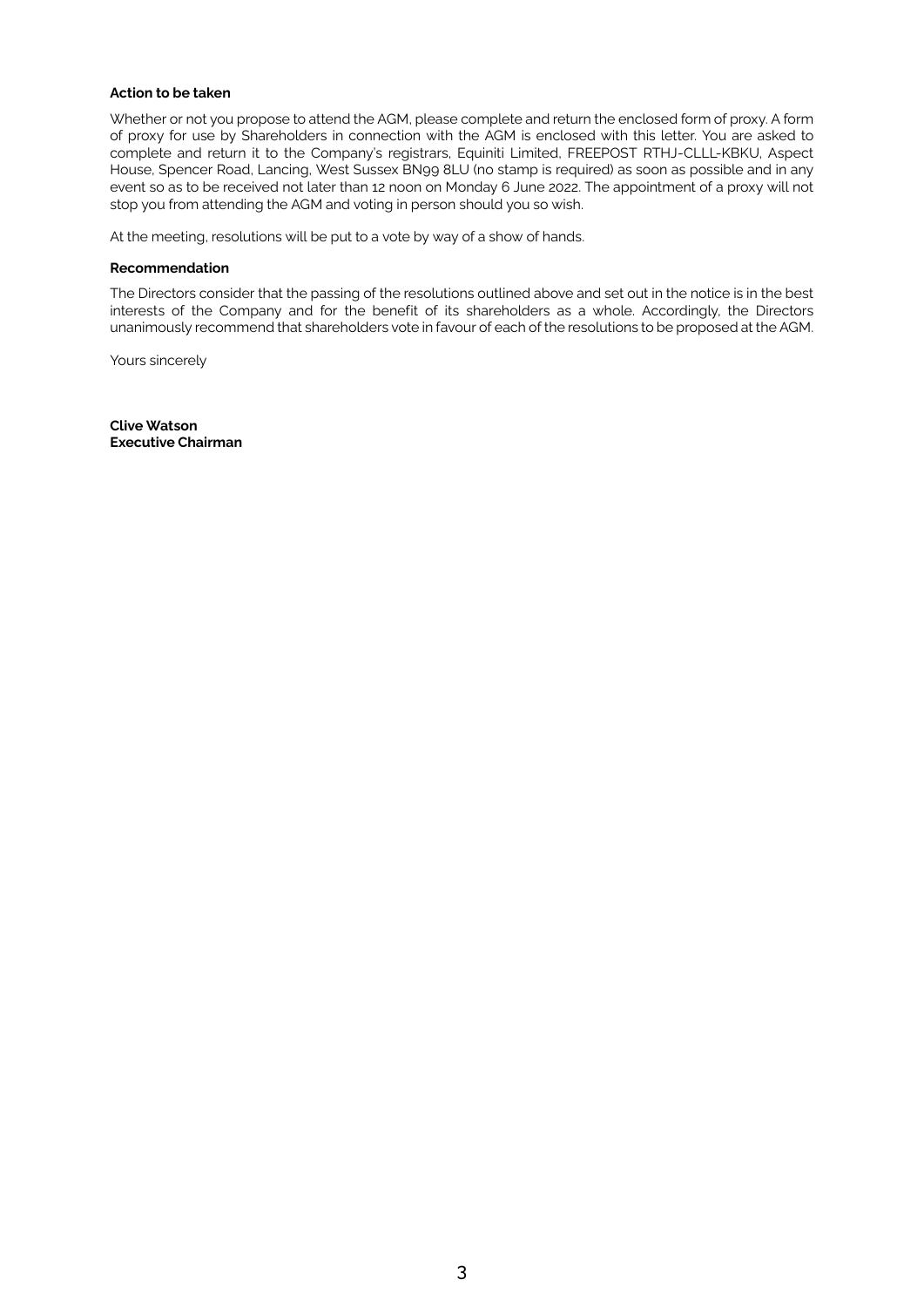# **THE CITY PUB GROUP PLC**

#### *(Incorporated in England and Wales with number 07814568)*  (the **"Company"**)

# **NOTICE OF ANNUAL GENERAL MEETING**

NOTICE IS HEREBY GIVEN that the Annual General Meeting of the Company will be held at Aragon House, 247 New King's Road, Parsons Green, London, SW6 4XG on Wednesday 8 June 2022 at 12 noon for the purpose of considering and, if thought fit, passing the following resolutions, of which resolutions 1 – 12 (inclusive) will be proposed as ordinary resolutions and resolutions 13 -15 (inclusive) will be proposed as special resolutions.

# **ORDINARY BUSINESS**

#### FINANCIAL STATEMENTS AND REPORTS

1. To receive and adopt the audited consolidated financial statements of the Company and its subsidiaries and the reports of the Directors and the Auditors thereon for the financial period ended 26 December 2021.

#### DIRECTORS' REMUNERATION REPORT

2. To approve the report of the Board to the members on directors' remuneration for the financial period ended 26 December 2021.

## RE-APPOINTMENT OF DIRECTORS

- 3. To re-appoint Clive Royston Watson as a director of the Company.
- 4. To re-appoint Toby Coultas Smith as director of the Company
- 5. To re-appoint Holly Dominique Elliott as a director of the Company.
- 6. To re-appoint Rupert James Lindsay Clark as a director of the Company.
- 7. To re-appoint Emma Louise Fox as a director of the Company.
- 8. To re-appoint Richard Other Prickett as a director of the Company.
- 9. To re-appoint Neil Robert Ceidrych Griffiths as a director of the Company.

#### RE-APPOINTMENT OF AUDITORS

10. To re-appoint Haysmacintyre LLP as auditors to the Company until the conclusion of the next general meeting at which financial statements of the Company are laid before shareholders.

#### REMUNERATION OF THE AUDITOR

11. To authorise the Directors to determine the auditor's remuneration.

# **SPECIAL BUSINESS**

### AUTHORITY TO ALLOT SHARES

- 12. THAT, in substitution for any existing and unexercised authority under Section 551 of the Companies Act 2006 (the **"Act"**) but without prejudice to the exercise of any authority prior to the date of this Resolution, the Directors of the Company be generally and unconditionally authorised pursuant to and in accordance with Section 551 of the Act to exercise all or any of the powers of the Company to allot equity securities (as defined in Section 560(1) of the Act) in the Company and to grant rights to subscribe for, or to convert any security into, equity securities in the Company (**"Rights"**):
	- (i) up to an aggregate nominal amount of £352,644.77 (such amount to be reduced by the nominal amount of any equity securities allotted under paragraph (ii) below in excess of £352,644.77; and
	- (ii) up to an aggregate nominal amount of £705,289.53 (such amount to be reduced by the nominal amount of any shares allotted or rights granted under paragraph (i) above in connection with an offer by way of a rights issue or similar offer:
		- (a) to holders of ordinary shares in proportion (as nearly as may be practicable) to their existing holding; and
		- (b) to holders of other equity securities if this is required by the rights of those securities or, if the directors consider it necessary, as permitted by the rights of those securities,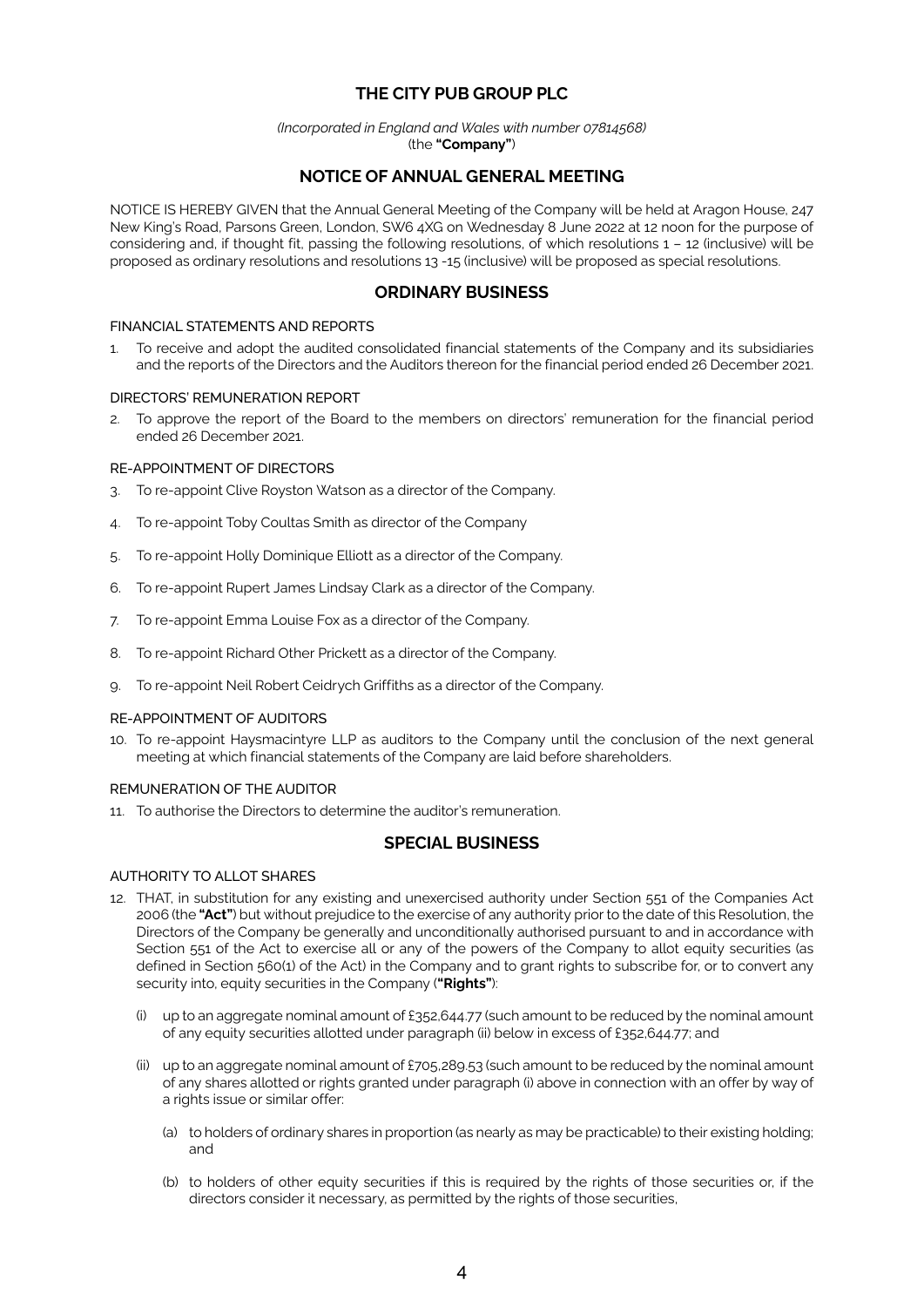and so that the directors may make such exclusions or other arrangements as they consider expedient in relation to treasury shares, fractional entitlements, record dates, shares represented by depositary receipts, legal or practical problems under the laws in any territory or the requirements of any relevant regulatory body or stock exchange in any territory;

and provided that this authority shall (unless previously renewed, revoked or varied by the Company in general meeting) expire on the date falling 15 months after the passing of this Resolution or, if earlier, at the conclusion of the next annual general meeting of the Company, save that the directors of the Company shall be entitled to make offers or agreements before the expiry of this authority which would or might require equity securities to be allotted or Rights to be granted after such expiry and the Directors shall be entitled to allot equity securities and grant Rights pursuant to any such offers or agreements as if the authority conferred by this resolution had not expired.

# AUTHORITY TO DISAPPLY PRE-EMPTION RIGHTS

- 13. THAT, in substitution for any existing and unexercised authorities (but without prejudice to any offer or agreement to allot equity securities or rights granted by the director prior to the expiry of such authority) subject to and conditional on the passing of Resolution (12) above, the Directors of the Company be and they are generally empowered pursuant to section 570 of the Act, to exercise all powers of the Company to allot equity securities (within the meaning of section 560(1) of the Act) wholly for cash pursuant to the authority conferred by Resolution (12) above and /or sell ordinary shares held by the Company as treasury shares for cash as if section 561(1) of the Act did not apply to any such allotment, provided that this authority and power shall be limited to:
	- (i) the allotment and issue (otherwise than pursuant to paragraphs (ii) and (iii) below) of equity securities up to an aggregate nominal amount of £23,343.43 in connection with any share option scheme or arrangement from time to time, being equal to 2.21%% of the issued share capital of the Company at the date of the notice of this meeting; and (i) the allotment and issue of equity securities in connection with a rights issue or similar offer (a) in favour of holders of ordinary shares where the equity securities respectively attributable to the interests of all such shareholders are proportionate (as nearly as may be practicable) to the respective numbers of ordinary shares held by them or (b) in favour of the holders of other equity securities if this is required by the rights of those securities or if the directors consider it necessary, as permitted by the rights of those securities but subject to such exclusions or other arrangements as the Directors may consider necessary or expedient to deal with treasury shares, fractional entitlements, record dates, shares represented by depositary receipts or legal, regulatory or practical difficulties under the laws of any territory, or the requirements of any regulatory body or stock exchange in any territory, or otherwise; and
	- (ii) the allotment (otherwise than pursuant to sub-paragraphs (i) and (ii) above) of equity securities in the capital of the Company up to an aggregate nominal amount of £52,896.72 (being equal to approximately five per cent of the issued share capital of the Company at the date of the notice of this meeting), provided that this power and authority shall (unless previously renewed, revoked or varied by the Company in general meeting) expire on the date falling 15 months after the passing of this Resolution or, if earlier, at the conclusion of the next annual general meeting of the Company, save that the Company shall be entitled to make offers or agreements before the expiry of this power and authority and which would or might require equity securities to be allotted or Rights to be granted after such expiry and the Directors shall be entitled to allot equity securities and grant Rights pursuant to any such offers or agreements as if the power and authority conferred by this resolution had not expired.
- 14. THAT, subject to and conditional on the passing of Resolution (12) above, the Directors be and they are generally empowered, in addition to any authority granted under Resolution (13) above, pursuant to section 570 of the Act, to allot equity securities (within the meaning of section 560(1) of the Act) wholly for cash pursuant to the authority conferred by Resolution (12) above and /or sell ordinary shares held by the Company as treasury shares for cash as if section 561(1) of the Act did not apply to any such allotment, provided that this authority and power shall be limited to:
	- (i) the allotment of equity securities up to an aggregate nominal amount of  $£52,896.72$  (being equal to approximately five per cent of the issued share capital of the Company as at the date of the notice of this meeting); and
	- (ii) used only for the purposes of financing (or refinancing, if the authority is to be used within six months after the original transaction) a transaction which the board of directors of the Company determines to be an acquisition or other capital investment of a kind contemplated by the Statement of Principles on Disapplying Pre-Emption Rights published by the Pre-Emption Group in 2015,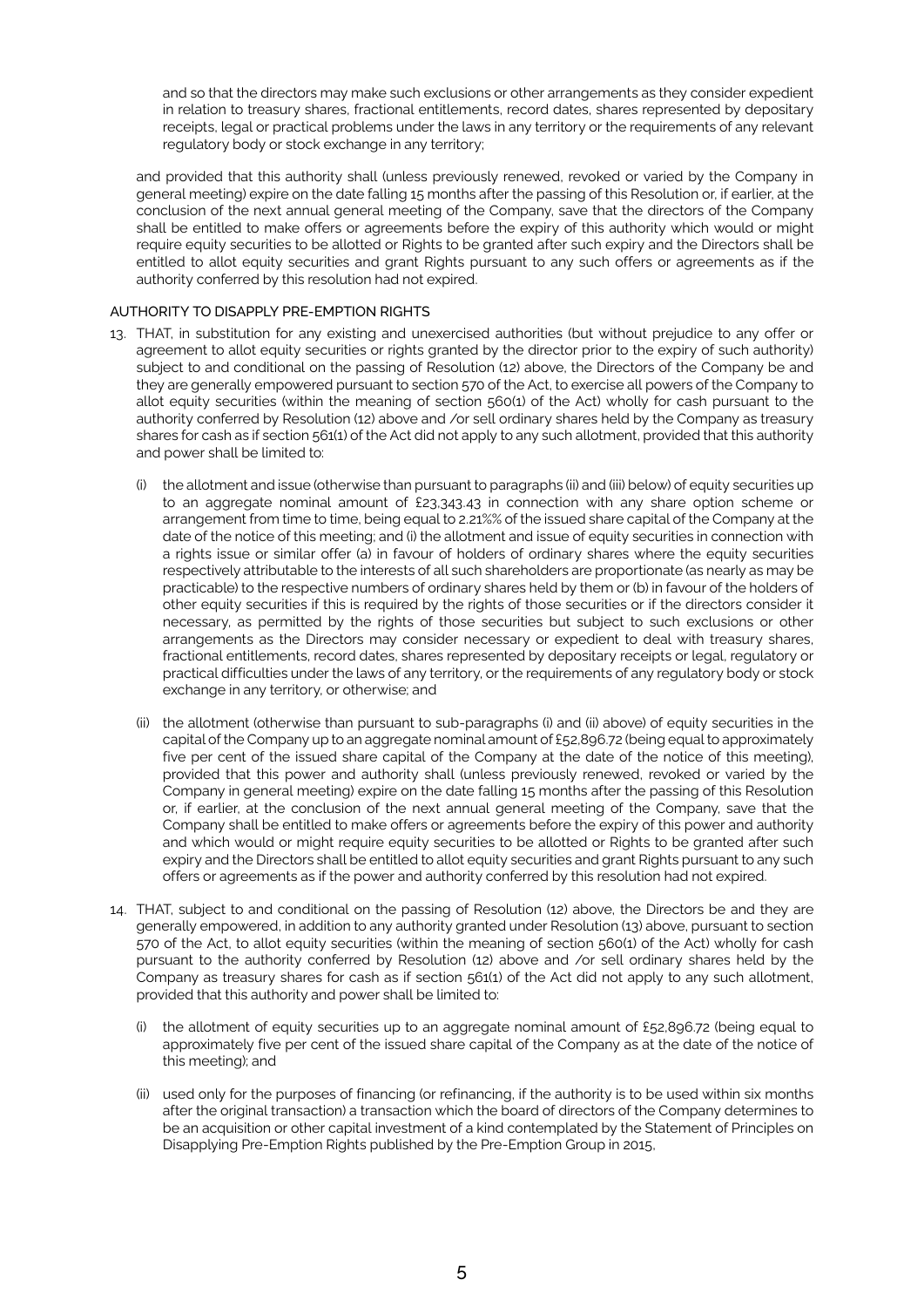such power and authority shall expire (unless previously revoked, varied or extended by the Company in general meeting) on the date falling 15 months after the passing of this Resolution or, if earlier, at the conclusion of the next annual general meeting of the Company, save that the Company shall be entitled to make offers or agreements before the expiry of this power and authority which would or might require equity securities to be allotted or Rights to be granted after such expiry and the Directors shall be entitled to allot equity securities and grant Rights pursuant to any such offers or agreements as if the power and authority conferred by this resolution had not expired.

# AUTHORITY TO PURCHASE OWN SHARES ON MARKET

- 15. THAT the Company is generally and unconditionally authorised pursuant to section 701 of the Companies Act 2006 to make market purchases (as defined in section 693 of that Act) of ordinary shares of £0.01 each in its capital, provided that:
	- (a) the maximum aggregate number of such shares that may be acquired under this authority is 10,579,343 (representing 10 per cent of the Company's issued ordinary share capital as at 13 May 2022);
	- (b) the minimum price (exclusive of expenses) which may be paid for such a share is its nominal value;
	- (c) the maximum price (exclusive of expenses) which may be paid for each ordinary share is the higher of: (i) 105 per cent of the average of the middle market quotations for an ordinary share (as derived from the AIM Supplement of the London Stock Exchange's Daily Official List) for the 5 business days immediately preceding the day on which the share is contracted to be purchased; and (ii) the value of an ordinary share calculated on the basis of the higher of the price quoted for (1) the last independent trade of; and (2) the highest current independent bid for, any number of the Company's Ordinary shares on the trading venue where the purchase is carried out;
	- (d) this authority shall expire (unless previously renewed, varied or revoked by the Company in general meeting) on expire on the date falling 15 months after the passing of this Resolution or, if earlier, on the conclusion of the next annual general meeting of the Company to be held after the passing of this resolution; and
	- (e) before such expiry the Company may enter into a contract to purchase ordinary shares that would or might require a purchase to be completed after such expiry and under which such purchases may be completed or executed wholly or partly after the expiry of this authority and they may make a purchase of ordinary shares in pursuance of any such contract or contracts as if the authority had not expired.

BY ORDER OF THE BOARD

James Dudgeon, Company Secretary

16 May 2022

Registered Office: Essel House, 2nd Floor, 29 Foley Street, London, W1W 7TH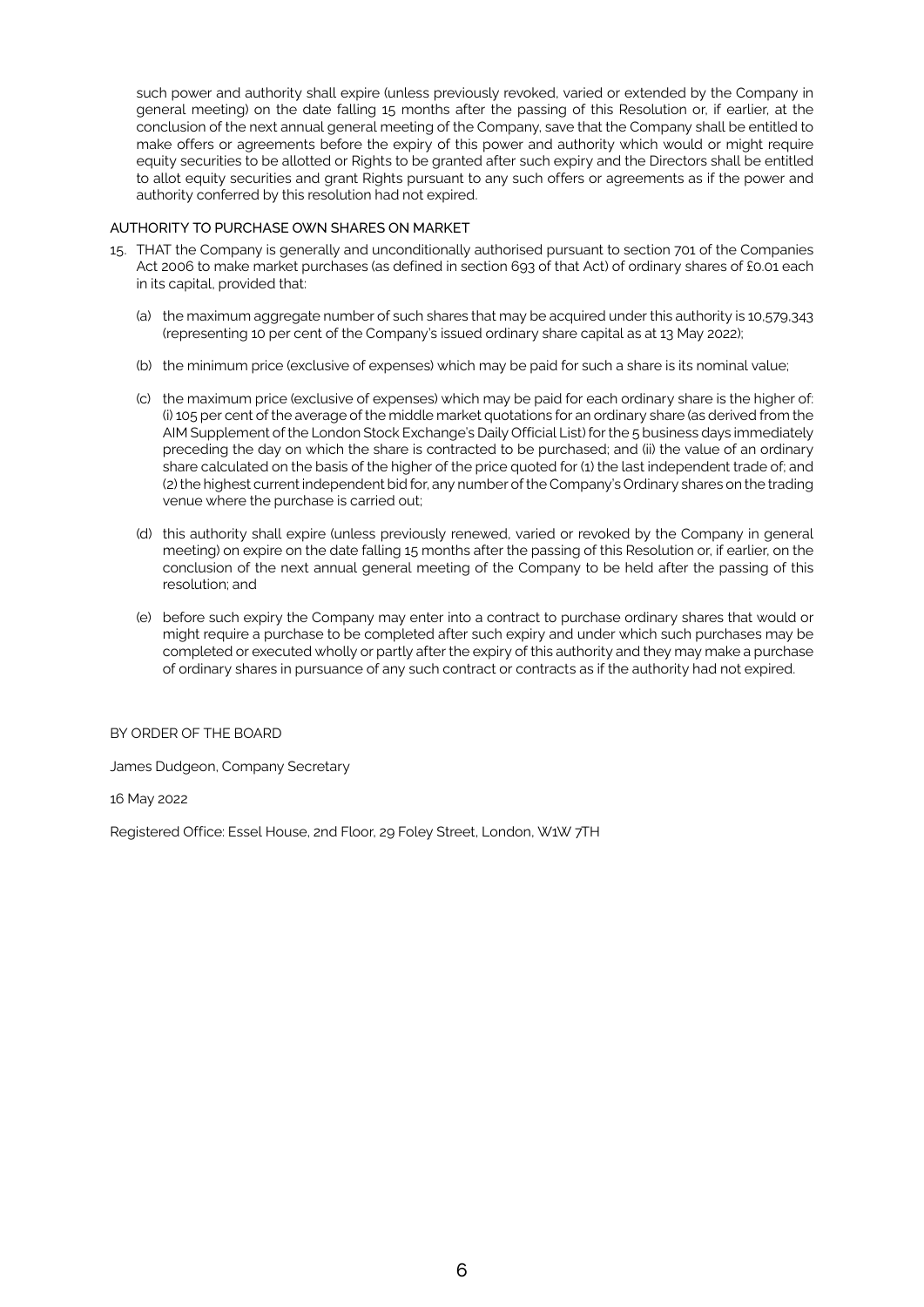# **Notes relative to the Notice of Annual General Meeting**

#### ENTITLEMENT TO ATTEND AND VOTE

- 1. Pursuant to Regulation 41 of the Uncertificated Securities Regulations 2001 and the articles of association of the Company, to be entitled to attend and vote at the meeting (and for the purpose of the determination by the Company of the votes they may cast), shareholders must be registered in the Company's register of members at:
	- 6.30pm (UK time) on 6 June 2022; or
	- if this meeting is adjourned, at 6.30pm (UK time) on the day which is two working days prior to the date of the adjourned meeting.

Changes to the register of members after the relevant deadline shall be disregarded in determining the rights of any person to attend and vote at the meeting.

As soon as practicable following the meeting the results of the voting will be announced via a regulatory information service and also placed on the Company's website.

# WEBSITE GIVING INFORMATION REGARDING THE MEETING

2. Information regarding the meeting can be found at **[www.citypubcompany.com](http://www.citypubcompany.com)**.

#### APPOINTMENT OF PROXIES

- 3. If you are a shareholder entitled to attend and vote at the AGM, you are entitled to appoint one or more proxies to exercise all or any of your rights to attend, speak and vote at the AGM instead of you. You should have received a proxy form with this notice of meeting. A proxy does not need to be a member of the Company but must attend the meeting to represent you. You can only appoint a proxy using the procedures set out in these notes and the notes to the proxy form.
- 4. You may appoint more than one proxy provided each proxy is appointed to exercise the rights attached to a different share or shares held by that shareholder. To appoint more than one proxy, please contact our registrar, Equiniti, on 0371 384 2030 or at Aspect House, Spencer Road, Lancing, West Sussex BN99 6DA. You will need to state clearly on each proxy form the number of shares in relation to which the proxy is appointed. Failure to specify the number of shares to which each proxy appointment relates or specifying a number in excess of those held by the shareholder will result in the proxy appointment being invalid. If you wish your proxy to speak on your behalf at the meeting you will need to appoint your own choice of proxy (not the chairman) and give your instructions directly to them.
- 5. Appointment of a proxy will not preclude a shareholder from attending and voting in person at the AGM.
- 6. Shareholders can:
	- Appoint a proxy or proxies and give proxy instructions by returning the enclosed proxy form by post (see note 8).
	- If a CREST member, register their proxy appointment by utilising the CREST electronic proxy appointment service (see note 9).
	- You may not use any electronic address provided either in this notice of meeting or any related documents to communicate with the Company for any purpose other than as expressly stated.
- 7. A vote withheld is not a vote in law, which means that the vote will not be counted in the calculation of votes for or against the resolution. If no voting indication is given, your proxy will vote or abstain from voting at his or her discretion. Your proxy will vote (or abstain from voting) as he or she thinks fit in relation to any other matter which is put before the meeting.

#### APPOINTMENT OF PROXY BY POST

8. To be effective, the completed and signed proxy form, and any power of attorney or other authority under which it is executed (or a duly certified copy of any such Power of Attorney) must be sent to the office of the Company's Registrars, Equiniti at FREEPOST RTHJ-CLLL-KBKU, Aspect House, Spencer Road, Lancing, West Sussex BN99 8LU (no stamp is required) not less than 48 hours before the time for holding the meeting (excluding weekends and public holidays) (i.e. by 12 noon on Monday 6 June 2022) and if not so sent shall be invalid.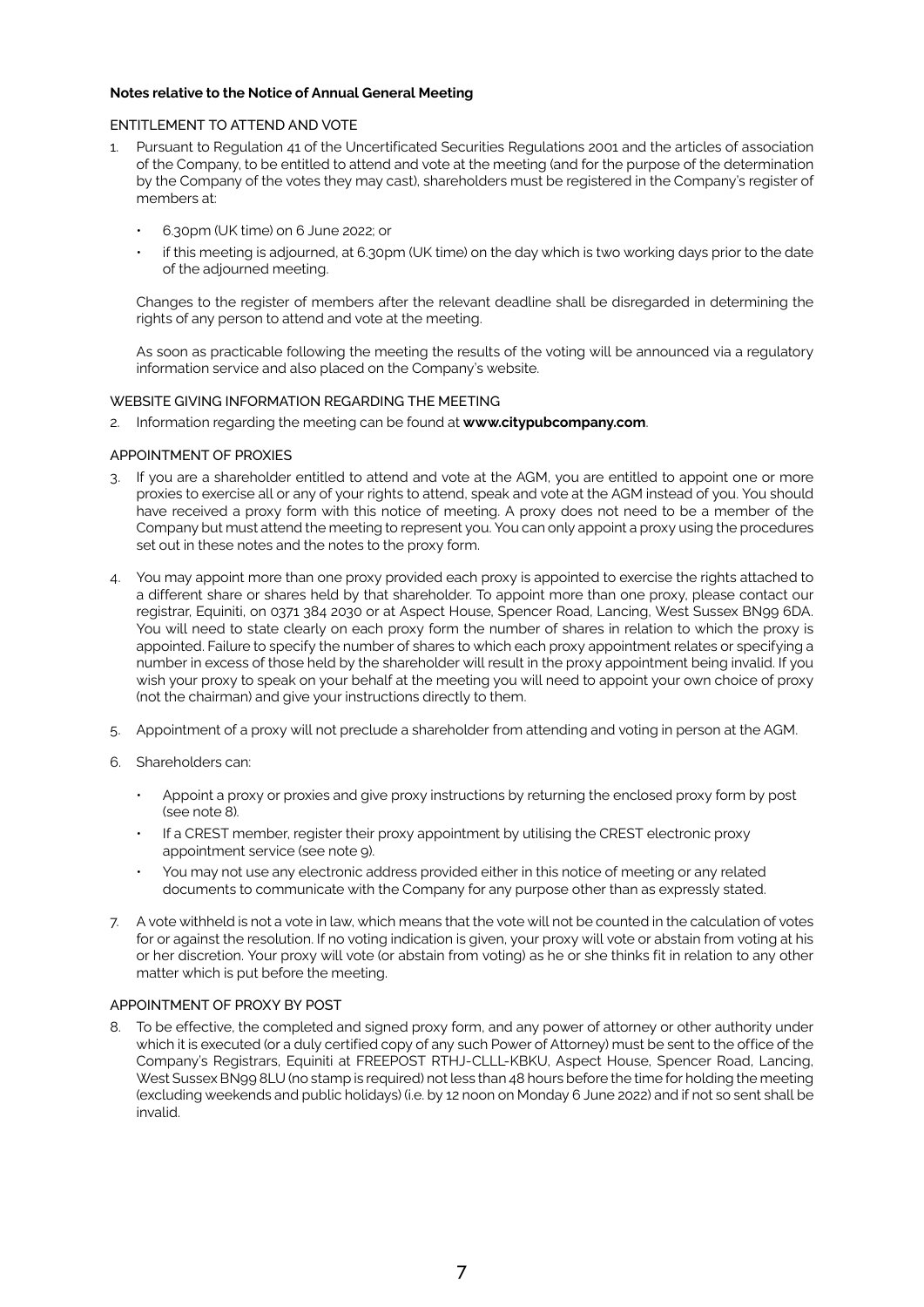#### APPOINTMENT OF PROXIES THROUGH CREST

9. CREST members who wish to appoint a proxy or proxies by utilising the CREST electronic proxy appointment service may do so for the AGM and any adjournment(s) of it by using the procedures described in the CREST Manual (available via www.euroclear.com). CREST personal members or other CREST sponsored members, and those CREST members who have appointed a voting service provider(s), should refer to their CREST sponsor or voting service provider(s), who will be able to take the appropriate action on their behalf.

For a proxy appointment or instructions made using the CREST service to be valid, the appropriate CREST message (a CREST Proxy Instruction) must be properly authenticated in accordance with Euroclear UK & Ireland Limited's (Euroclear) specifications and must contain the information required for such instructions, as described in the CREST Manual. The message, regardless of whether it constitutes the appointment of a proxy or is an amendment to the instruction given to a previously appointed proxy, must, in order to be valid, be transmitted so as to be received by Equiniti (ID RA19) no later than 12 noon on 6 June 2022, or, in the event of an adjournment of the meeting, 48 hours (excluding weekends and bank holidays) before the adjourned meeting. For this purpose, the time of receipt will be taken to be the time (as determined by the timestamp applied to the message by the CREST Applications Host) from which the issuer's agent is able to retrieve the message by enquiry to CREST in the manner prescribed by CREST. After this time, any change of instructions to proxies appointed through CREST should be communicated to the appointee through other means.

CREST members and, where applicable, their CREST sponsors or voting service provider(s) should note that Euroclear does not make available special procedures in CREST for any particular message. Normal system timings and limitations will therefore apply in relation to the input of CREST Proxy Instructions. It is the responsibility of the CREST member concerned to take (or, if the CREST member is a CREST personal member or sponsored member, or has appointed a voting service provider(s), to procure that his/her CREST sponsor or voting service provider(s) take(s)) such action as shall be necessary to ensure that a message is transmitted by means of the CREST system by any particular time. In this connection, CREST members and, where applicable, their CREST sponsors or voting service provider(s) are referred, in particular, to those sections of the CREST Manual concerning practical limitations of the CREST system and timings.

The Company may treat as invalid a CREST Proxy Instruction in the circumstances set out in regulation 35(5) (a) of the Uncertificated Securities Regulations 2001.

#### APPOINTMENT OF PROXY BY JOINT MEMBERS

10. In the case of joint holders, where more than one of the joint holders completes a proxy appointment, only the appointment submitted by the most senior holder will be accepted. Seniority is determined by the order in which the names of the joint holders appear in the Company's register of members in respect of the joint holding (the first-named being the most senior).

#### CHANGING PROXY INSTRUCTIONS

11. Shareholders may change proxy instructions by submitting a new proxy appointment using the methods set out above. Note that the cut-off time for receipt of proxy appointments also apply in relation to amended instructions; any amended proxy appointment received after the relevant cut-off time will be disregarded.

Where you have appointed a proxy using the hard-copy proxy form and would like to change the instructions using another hard-copy proxy form, please contact Equiniti on 0371 384 2030 or at Aspect House, Spencer Road, Lancing, West Sussex BN99 6DA.

If you submit more than one valid proxy appointment, the appointment received last before the latest time for the receipt of proxies will take precedence.

#### TERMINATION OF PROXY APPOINTMENT

12. A shareholder may change a proxy instruction but to do so you will need to inform the Company in writing by sending a signed hardcopy notice clearly stating your intention to revoke your proxy appointment to Equiniti at Aspect House, Spencer Road, Lancing, West Sussex BN99 6DA. In the case of a shareholder which is a company, the revocation notice must be executed under its common seal or signed on its behalf by an officer of the company or an attorney for the company. Any power of attorney or any other authority under which the revocation notice is signed (or a duly certified copy of such power or authority) must be included with the revocation notice.

The revocation notice must be received by Equiniti no later than 12 noon on 6 June 2022.

If you attempt to revoke your proxy appointment but the revocation is received after the time specified, your original proxy appointment will remain valid.

Appointment of a proxy does not preclude you from attending the meeting and voting in person. If you have appointed a proxy and attend the Meeting in person, your proxy appointment will automatically be terminated.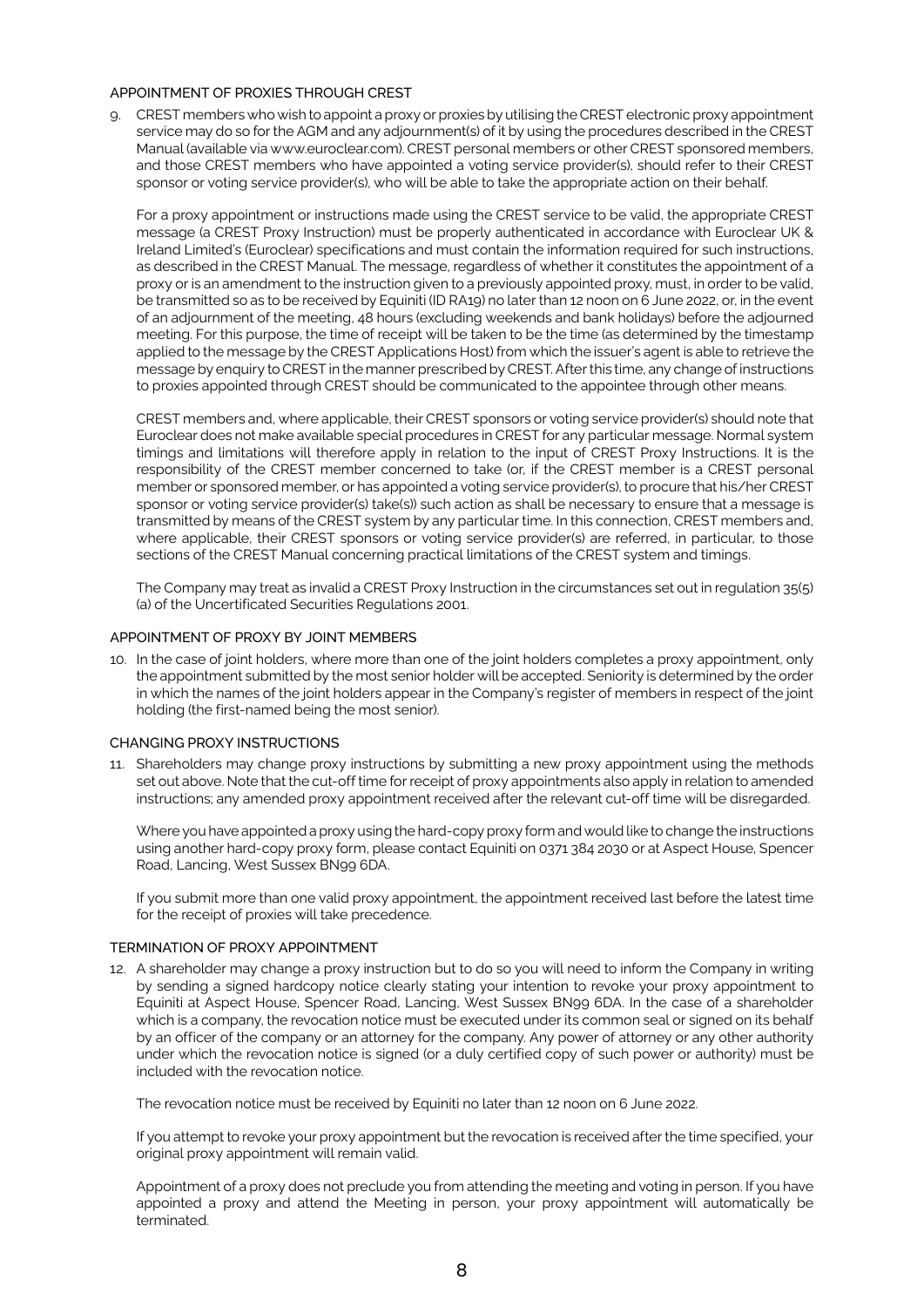#### CORPORATE REPRESENTATIVES

13. A corporation which is a shareholder can appoint one or more corporate representatives who may exercise, on its behalf, all its powers as a shareholder provided that no more than one corporate representative exercises powers over the same share.

# ISSUED SHARES AND TOTAL VOTING RIGHTS

14. As at 13 May 2022 (being the latest practicable date prior to publication of this notice), the Company's issued share capital comprised 105,793,430 ordinary shares of £0.01 each and 3,021,770,759 Deferred Shares of £0.01 each. The Deferred Shares do not carry any right to vote at a general meeting. Each ordinary share carries the right to one vote at a general meeting of the Company other than ordinary shares acquired under The City Pub Group plc Joint Share Ownership Plan (JSOP) which have not vested. An aggregate of 1,925,000 ordinary shares held or unallocated under the JSOP are non-voting. Accordingly, the total number of voting rights in the share capital of the Company as at 13 May 2022 is 103,868,430

The information required to be published by section 311(A) of the Act (information about the contents of this notice and number of shares in the Company and voting rights exercisable at the meeting and details of any members' statements, members' resolutions and members' items of business received after the date of this notice) may be found at www.citypubcompany.com.

# DOCUMENTS AVAILABLE FOR INSPECTION

15. Copies of the service contracts of the executive directors and the non-executive directors' letters of appointment together with the existing articles of association of the Company and the financial statements for the financial period ended 26 December 2021 will be available for inspection at the registered office of the Company during normal business hours Monday to Friday (public holidays excepted) up to the day of the AGM and at the venue for the AGM from at least 15 minutes prior to the time fixed for the AGM until the end of the AGM.

# **COMMUNICATION**

- 16. Except as provided above and below, shareholders who have general queries about the meeting or need additional proxy forms should use the following means of communication (no other methods of communication will be accepted).
	- By post to the Company's registered office, details of which are below:

Address: The Company Secretary The City Pub Group plc Essel House 2nd Floor 29 Foley Street London W1W 7TH

If any shareholder has a question in relation to any of the resolutions to be proposed at the AGM, the Annual Financial Statements or the business of the Company shareholders may email the question to **[citypubs@instinctif.com](http://citypubs@instinctif.com)**

A shareholder may not use any electronic address provided either in this notice of AGM or any related documents (including the Chairman's letter and proxy form) to communicate with the Company for any purpose other than those expressly stated.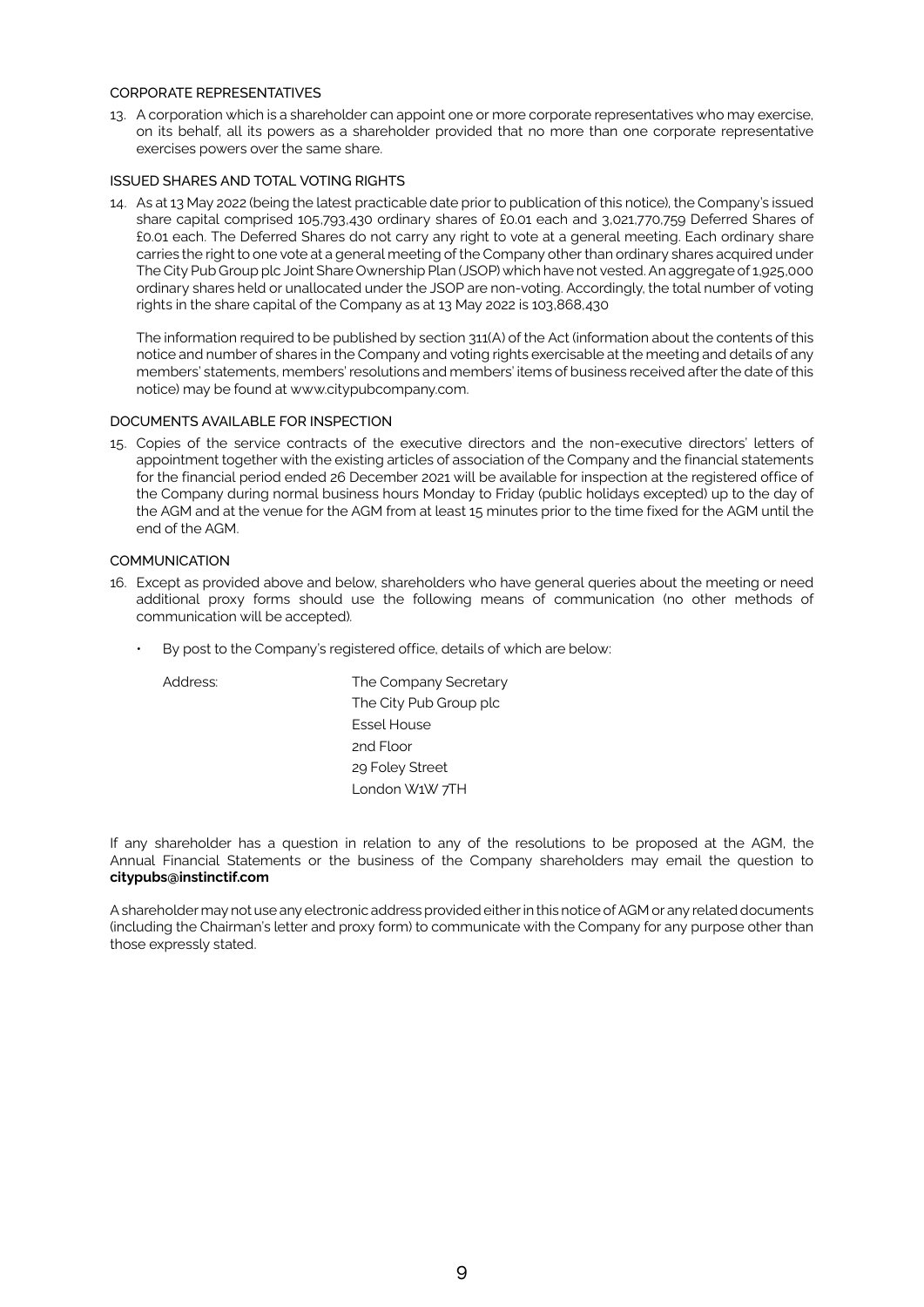# **Explanatory Notes to the Notice of Annual General Meeting of The City Pub Group plc**

## **General**

The notes on the following pages give an explanation of the proposed resolutions. Resolutions 1 – 12 are proposed as ordinary resolutions. This means that for each of those resolutions to be passed, more than half of the votes cast must be in favour of the resolution. Resolutions 13 to 15 are proposed as special resolutions. This means that for these resolutions to be passed, at least three quarters of the votes cast must be in favour of the resolutions.

#### **Resolution 1 – Financial Statements and Reports**

For each financial year the directors of the Company must present the audited consolidated financial statements, the director's report and the auditor's report on the financial statements to the shareholders at a general meeting. A copy of those financial statements and reports is enclosed with the Notice and will be available on the Company's website at **[www.citypubcompany.com](http://www.citypubcompany.com)** from 16 May 2022.

#### **Resolution 2 – Directors' Remuneration Report**

Shareholders are asked to approve the director's remuneration report which may be found in the annual financial statements on pages 30 and 31. This resolution is an advisory one and no entitlement to remuneration is conditional on the resolution being passed.

#### **Resolutions 3 – 9 – Re-appointment of Directors**

In accordance with article 24.4.2 of the Company's articles of association every director who has been appointed since the last annual general meeting of the Company or who has not been reappointed at one of the preceding two annual general meetings is required to retire from office. Such retiring directors may offer themselves for reappointment. Holly Elliott was appointed during the year and the other Directors were appointed at last years' AGM.

The UK Corporate Governance Code recommends that all directors should be subject to annual re-election. Accordingly, all of the Directors are proposing to retire, and, being eligible, offer themselves for reappointment at the AGM.

Brief details of each of the directors and why the contribution of the directors is, and continues to be, important to the Company's long-term sustainable success, is set out in pages 26 and 27 of the annual financial statements.

# **Resolution 10 – Re-appointment of auditors**

The Company is required at each general meeting at which financial statements are presented to shareholders to appoint auditors who will remain in office until the next such meeting. It is proposed to reappoint Haysmacintyre LLP as auditors.

#### **Resolution 11 – Remuneration of auditors**

The shareholders are asked to authorise the Directors to fix the remuneration of the auditor's for the audit work to be carried out in the next financial year. The amount of the remuneration paid to the auditors for the next financial year will be disclosed in the next audited accounts of the Company.

#### **Resolution 12 – Authority to Allot Shares**

Under section 551 of the Companies Act 2006, the directors of a Company may only allot shares or grant rights to subscribe for, or to convert any security, into shares in the Company if authorised to do so by the shareholders. Such a resolution was passed at the last annual general meeting and the purpose of this resolution is to renew the director's power and authority to allot shares or grant rights to subscribe for or convert any securities into shares in the Company.

The Investment Association (**IA**) regards as routine a request by a company seeking an annual authority to allot new shares in an amount of up to a third of the existing issued share capital. In addition, the IA will also regard as routine a request for authority to allot up to two thirds of the existing issued share capital provided that any amount in excess of one third is reserved for fully pre-emptive rights issues. Paragraph (i) of Resolution 12 will allow the directors to allot ordinary shares up to a maximum nominal amount of £352,644.77 representing approximately one-third of the Company's issued share capital and calculated as at 13 May 2022 (being the latest practicable date prior to publication of this document). Paragraph (ii) of Resolution 12 will allow the directors to allot, including the ordinary shares referred to in paragraph (i) of Resolution 12, further ordinary shares in connection with a pre-emptive offer by way of a rights issue to ordinary shareholders up to a maximum nominal amount of £705,289.53 representing approximately two-thirds of the Company's issued share capital calculated as at 13 May 2022 (being the latest practicable date prior to publication of this document). The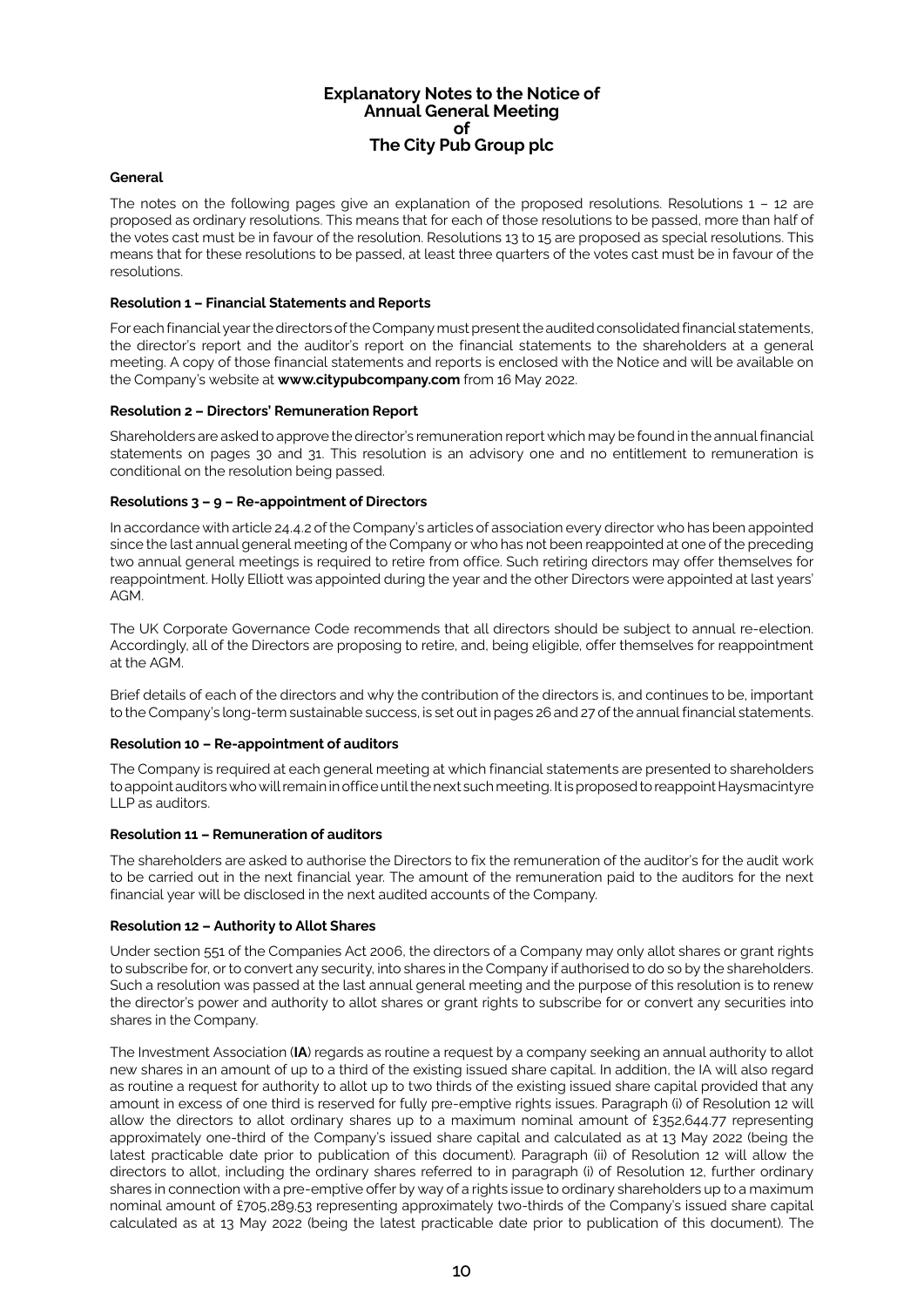directors have no present intention of exercising the authority conferred by paragraph (ii) of Resolution 12. However, if they do exercise the authority, the directors will have due regard to best practice as regards its use including the recommendations of the IA.

The authority will expire, unless earlier renewed, revoked or varied by the Company in general meeting, on the earlier of the conclusion of the next annual general meeting of the Company and the date 15 months after the date of passing of this resolution.

As at 13 May 2022, no shares were held by the Company in treasury.

# **Resolution 13 – Authority to disapply pre-emption rights**

If equity shares are to be allotted for cash, using the authority given by Resolution 12 above, section 561(1) of the Companies Act 2006 requires that those securities are offered first to existing shareholders on a pre-emptive basis in proportion to the number of ordinary shares they each hold at that time.

There may be circumstances, however, where it is in the interests of the Company for the directors to be able to allot new equity securities other than to shareholders in proportion to their existing holding or otherwise and strictly in compliance with the requirements of the Companies Act 2006. This cannot be done under the Companies Act 2006 unless the shareholders first waive their pre-emption rights.

There are legal, regulatory and practical reasons why it may not always be possible to issue new shares under a rights issue or similar offering to some shareholders, particularly those resident overseas. To cater for this, resolution 13 in authorising the directors to allot new shares by way of a rights issue or similar offering, also permits the directors to make appropriate exclusions or arrangements to deal with such difficulties.

Resolution 13 asks shareholders to authorise the directors to allot equity securities in the capital of the Company pursuant to the authority conferred by resolution 12 for cash, without complying with the pre-emptive rights in the Act in certain circumstances.

Apart from offers or invitations in proportion to the respective number of shares held pursuant to Resolution 13(ii) the authority will, pursuant to Resolution 13(iii), be limited to the allotment of equity securities for cash up to a maximum aggregate nominal amount of £52,896.72 (representing 5,289,672 ordinary shares), being approximately 5% of the Company's issued ordinary share capital at the date of the Notice of AGM. This is in accordance with current recommendation of the IA and the Pre-emption Group.

In addition, Resolution 13(i) also asks shareholders to grant authority to the directors of the Company to allot some of the new shares other than by way of a pre-emptive offer or under the general 5% disapplication in relation to shares issued pursuant to the terms of any share option scheme or arrangement. Resolution 13(i) asks shareholders to do this, but only in relation to new shares up to £23,343.43 (representing 2,334,343 ordinary shares) which is equal to 2.21 per cent. of the Company's issued ordinary share capital at the date of the Notice of AGM.

The directors will be able to use this power without obtaining further authority from shareholders before they allot new shares pursuant to the terms of any employee share option scheme or arrangement covered by it. However, by setting the limit of 2.21 per cent., shareholders' proportionate interests in the Company cannot, without their agreement, be reduced by more than 2.21 per cent. by the issue of new shares pursuant to the terms of any share option scheme or arrangement. This together with the shares currently under options granted by the Company and exercised in respect of employee share option schemes and arrangements aggregate 10% of the issued share capital of the Company.

The Company is seeking authority to allot securities in connection with a pre-emptive rights issue up to a maximum amount of the authority in resolution 13, which represents approximately one third of the Company's issued ordinary share capital as at 13 May 2022, being the latest practicable date prior to publication of this notice. The benefit to the Company of obtaining such authority on an annual basis is that it would allow the Company to implement a rights issue or similar offer of an amount equal to a maximum of approximately one third of the issued ordinary share capital without the need to call an additional general meeting. This would shorten the implementation timetable of such a rights issue.

The power given by Resolution 13 will, unless earlier renewed, revoked or varied by the Company in general meeting, expire on the earlier of the conclusion of the next annual general meeting of the Company and the date 15 months after the date of passing of this resolution.